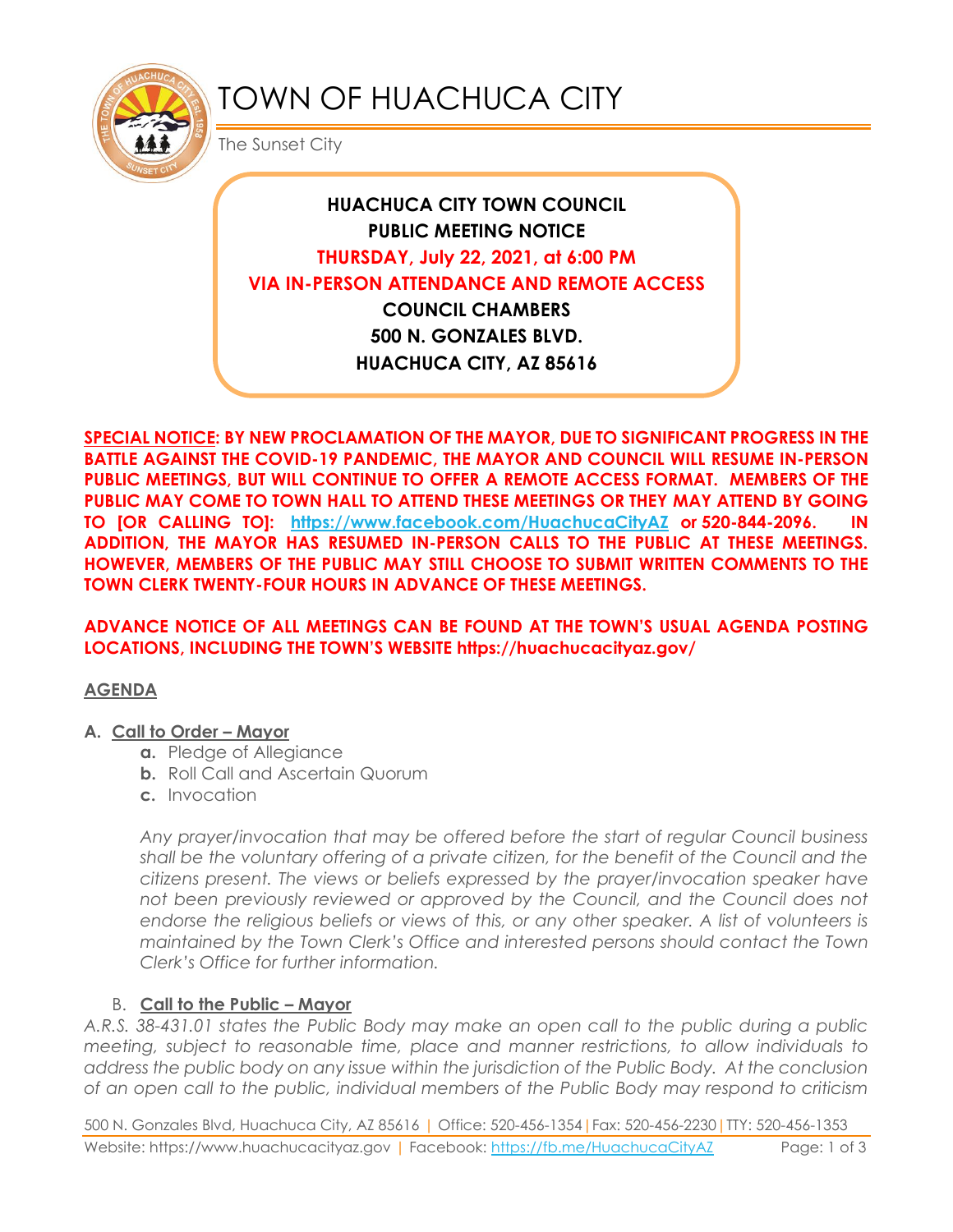*made by those who have addressed the Public Body, may ask staff to review a matter or may ask that a matter be put on a future agenda. However, members of the Public Body shall not discuss or take legal action on matters raised during an open call to the public unless the matters are properly noticed for discussion and legal action.*

## **C. Consent Agenda - Mayor**

*All items listed in the Consent Agenda are considered routine matters and will be enacted by one motion of the Council. There will be no separate discussion of these items unless a Member of the Town Council requests that an item or items be removed for discussion. Council Members may ask questions without removal of the item from the Consent Agenda. Items removed from the Consent Agenda are considered in their normal sequence as listed on the agenda, unless called out of sequence.*

## **C.1 Consider approval of the minutes of the Regular Council meeting held on July 8, 2021.**

#### **C.2 Consider approval of the Payment Approval Report.**

#### **D.** Unfinished Business before the Council – Mayor

*Public comment will be taken at the beginning of each agenda item, after the subject has been announced by the Mayor and explained by staff. Any citizen, who wishes, may speak one time for five minutes on each agenda item before or after Council discussion. Questions from Council Members, however, may be directed to staff or a member of the public through the Mayor at any time.*

#### **E. New Business Before Council - Mayor**

*Public comment will be taken at the beginning of each agenda item, after the subject has been announced by the Mayor and explained by staff. Any citizen, who wishes, may speak one time for five minutes on each agenda item before or after Council discussion. Questions from Council Members, however, may be directed to staff or a member of the public through the Mayor at any time.* 

**E.1 Discussion and/or Action [Spencer Forsberg]: Mr. Forsberg will review the Town's finances for the months of May and June.**

**E.2 Discussion and/or Action [Jim Halterman]: Approval of repairs to the air conditioning units at the Library.**

**E.3 Discussion and/or Action [Suzanne Harvey]: Resolution 2021-13, adopting a new fee schedule for residential and commercial garbage/trash services. If approved, the schedule will increase fees for garbage/trash services.** 

**E.4 Discussion and/or Action [Suzanne Harvey]: Acceptance of the bid for the purchase of the animal shelter property in the amount of \$40,000.00, and direction to staff to develop a purchase agreement.**